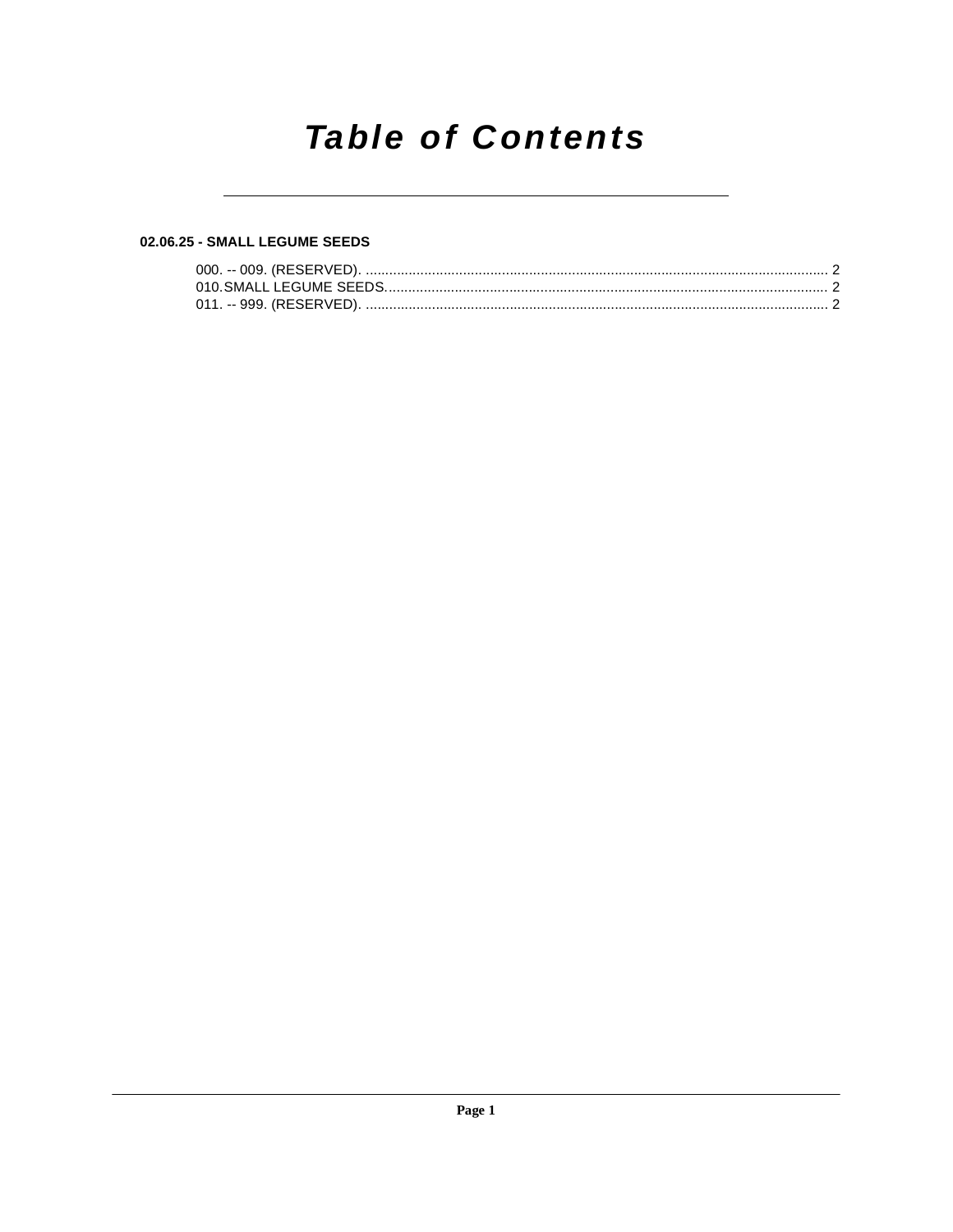#### **IDAPA 02 TITLE 06 Chapter 25**

## **02.06.25 - SMALL LEGUME SEEDS**

#### **(By Provision of Title 69, Chapter 2, Idaho Code)**

## <span id="page-1-1"></span><span id="page-1-0"></span>**000. -- 009. (RESERVED).**

#### <span id="page-1-13"></span><span id="page-1-2"></span>**010. SMALL LEGUME SEEDS.**

The following legume seeds are deemed by the Department of Agriculture, state of Idaho, to be small legume seeds: (4-18-49)

<span id="page-1-17"></span><span id="page-1-16"></span><span id="page-1-15"></span><span id="page-1-14"></span><span id="page-1-12"></span><span id="page-1-11"></span><span id="page-1-10"></span><span id="page-1-9"></span><span id="page-1-8"></span><span id="page-1-7"></span><span id="page-1-6"></span><span id="page-1-5"></span><span id="page-1-4"></span><span id="page-1-3"></span>

| 02.<br><b>Mammoth Red Clover.</b><br>$(4-18-49)$<br>03.<br><b>Medium Red Clover.</b><br>$(4-18-49)$<br><b>Ladino Clover.</b><br>04.<br>$(4-18-49)$<br>05.<br><b>White Clover.</b><br>$(4-18-49)$<br>06.<br><b>Strawberry Clover.</b><br>$(4-18-49)$<br><b>Subterranean Clover.</b><br>07.<br>$(4-18-49)$<br>08.<br><b>Crimson Clover.</b><br>$(4-18-49)$<br>09.<br><b>Birdsfoot Tresfoil.</b><br>$(4-18-49)$<br>10.<br>Alsike.<br>$(4-18-49)$<br>11.<br>$(4-18-49)$<br>Sweet Clovers. (All species of Melilotus).<br>12.<br><b>Japanese Clover.</b><br>$(4-18-49)$<br>$(4-18-49)$<br>13.<br><b>Hungarian Clover.</b> | 01.           | Alfalfa. | $(4-18-49)$ |
|----------------------------------------------------------------------------------------------------------------------------------------------------------------------------------------------------------------------------------------------------------------------------------------------------------------------------------------------------------------------------------------------------------------------------------------------------------------------------------------------------------------------------------------------------------------------------------------------------------------------|---------------|----------|-------------|
|                                                                                                                                                                                                                                                                                                                                                                                                                                                                                                                                                                                                                      |               |          |             |
|                                                                                                                                                                                                                                                                                                                                                                                                                                                                                                                                                                                                                      |               |          |             |
|                                                                                                                                                                                                                                                                                                                                                                                                                                                                                                                                                                                                                      |               |          |             |
|                                                                                                                                                                                                                                                                                                                                                                                                                                                                                                                                                                                                                      |               |          |             |
|                                                                                                                                                                                                                                                                                                                                                                                                                                                                                                                                                                                                                      |               |          |             |
|                                                                                                                                                                                                                                                                                                                                                                                                                                                                                                                                                                                                                      |               |          |             |
|                                                                                                                                                                                                                                                                                                                                                                                                                                                                                                                                                                                                                      |               |          |             |
|                                                                                                                                                                                                                                                                                                                                                                                                                                                                                                                                                                                                                      |               |          |             |
|                                                                                                                                                                                                                                                                                                                                                                                                                                                                                                                                                                                                                      |               |          |             |
|                                                                                                                                                                                                                                                                                                                                                                                                                                                                                                                                                                                                                      |               |          |             |
|                                                                                                                                                                                                                                                                                                                                                                                                                                                                                                                                                                                                                      |               |          |             |
|                                                                                                                                                                                                                                                                                                                                                                                                                                                                                                                                                                                                                      |               |          |             |
| (RESERVED).                                                                                                                                                                                                                                                                                                                                                                                                                                                                                                                                                                                                          | $011. - 999.$ |          |             |